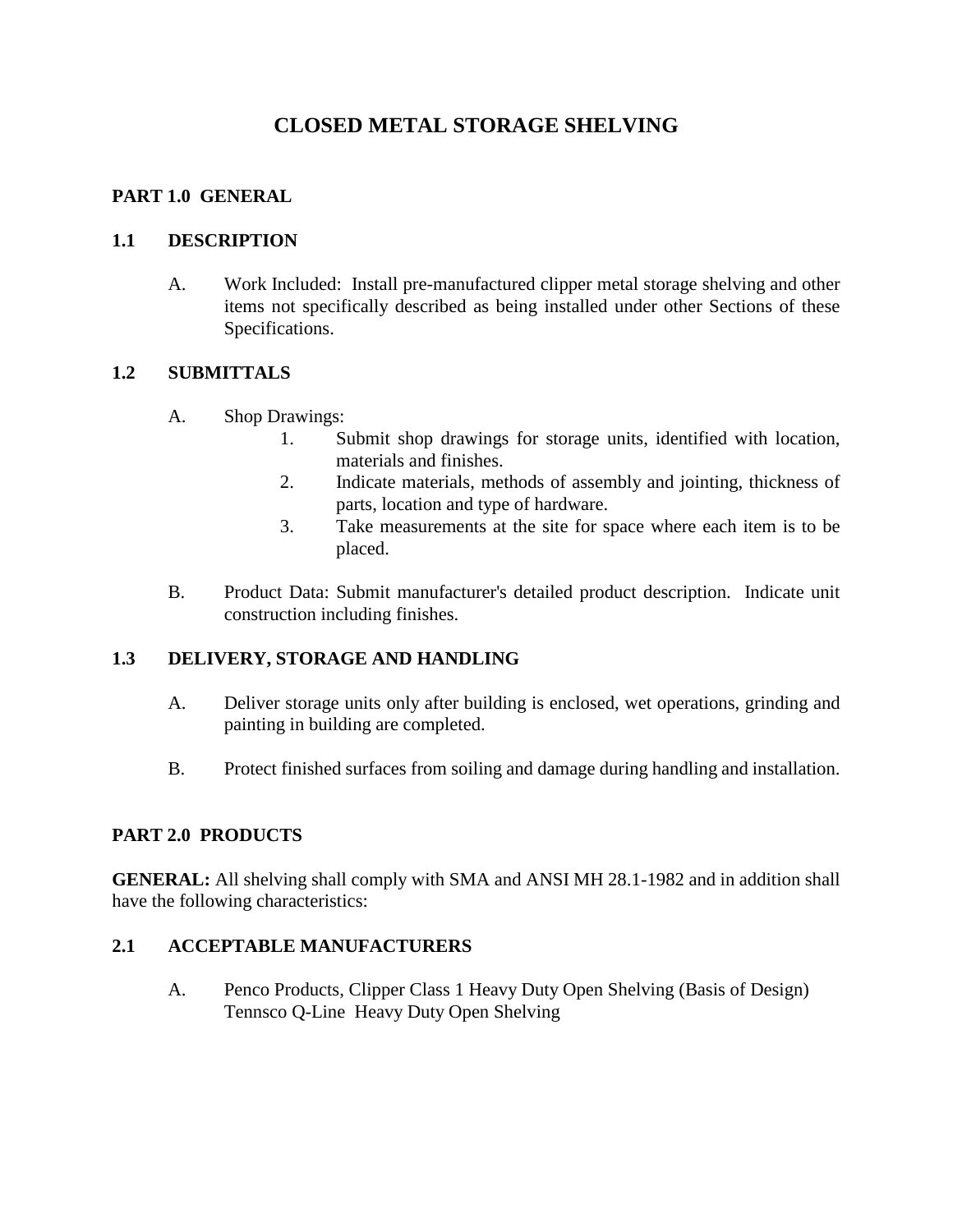# **2.2 MATERIALS AND COMPONENTS**

- A. **POSTS**  All posts shall be punched for clip or nut and bolt construction. Shelves and accessories are to be vertically adjustable on 1" centers. Side sway braces or side panels to be attached to the side flange of the post. Bolts, nuts, and sway braces or panels shall not obstruct the full adjustability of the shelves.
	- 1. **OFFSET ANGLE-** 14 gauge offset angle post shall be roll formed and have overall dimensions of 1-1/8" wide x 2-1/2" deep. The rear flange shall be punched to accept sway braces or backs, the side flange shall be punched to accept side sway braces or side panels.
	- 2. **BOX POST-** 14 gauge box post to be roll formed and have overall dimensions of 3/4" wide x 2-7/16" deep. Box post to be flush within 1/4" of the face of the shelves when assembled.
		- 3. Posts to be 87" high
- A. **SHELVES: CLIPPER HI-PERFORMANCE BOX -FORMED:** Class 1 Heavy Duty 20 gauge shelves , manufactured from cold rolled steel. Shelves have 1-1/4" face on all four sides. Front and rear faces have four 90 bends providing a 3/4" x 1-1/4" high tubular shape with an 11/16" wide flange seated against the underside of the shelf.
	- 1. Seven (7) shelves per section
- B. **CLIPPER SHELF CLIP:** One piece 14 gauge rugged compression type to insert into either box or offset angle posts to form a positive four point connection. Clips shall have two claw-like hooks to seat firmly into post slots and two tabs at bottom to seat into post holes for a tight friction connection. All clips for all posts and shelves to be the same. Design shall offer a pre-clipping feature to simplify erection. Finish: zinc plated. All shelves are to have four independently adjustable clips.
- C. **BACKS:** (for closed units when specified) Shall be 24 gauge steel with holes on each side for bolting to angle posts and in the middle for using a back panel clip
- D. **SIDE PANELS:** (for closed units when specified) Shall be 24 gauge steel. Each side shall be punched with holes for bolting to posts.
- F. **BASE STRIP:** (for closed units when specified) Shall be 18 gauge steel attached to face of shelf with bolts and nuts to close space between the bottom of the shelf and the floor
- E. **FINISH:** All painted parts shall be selected from a minimum of four standard colors. Materials shall be cleaned and phosphatized in a multi-stage process, dried in a 400 degrees oven and electrostatically spray painted with a high grade enamel and baked on at 360 degrees (site finish is not acceptable)
	- 1. Color gray